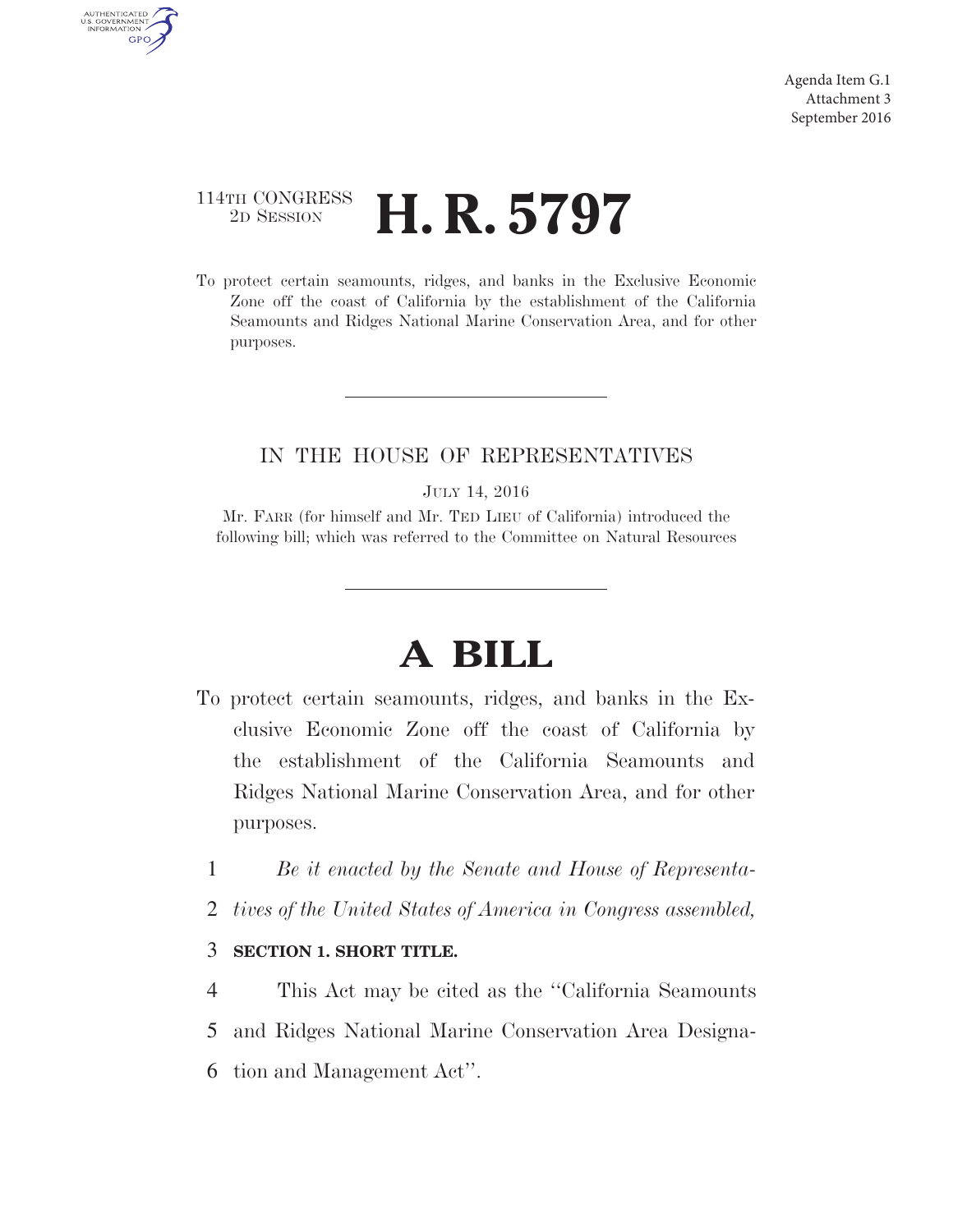#### **SEC. 2. FINDINGS AND PURPOSE.**

 (a) FINDINGS.—Congress makes the following find-ings:

 (1) The California Seamounts and Ridges Na- tional Marine Conservation Area established by this Act contains a series of ancient volcanos and under- water geological features in the Exclusive Economic Zone.

 (2) Found on the seamounts, ridges, and banks in the Conservation Area are rare deep-water corals, sponges, anemones, tunas, sharks, seabirds, marine mammals (including orcas, sperm whales, and blue whales), endangered sea turtles, octopuses, and di- verse fish populations, some of which are endemic to the area.

 (3) The only hydrothermal vents in the conti- nental Exclusive Economic Zone are found on Gorda Ridge located off the north coast of California and the south coast of Oregon.

 (4) These areas' remote location and depth con- tribute to their remarkably pristine condition, lim- ited human footprint, and reputation as a vital fron- tier for scientific discovery, with research expeditions continuing to yield new and rare species, greater un-derstanding about ecological relationships, and re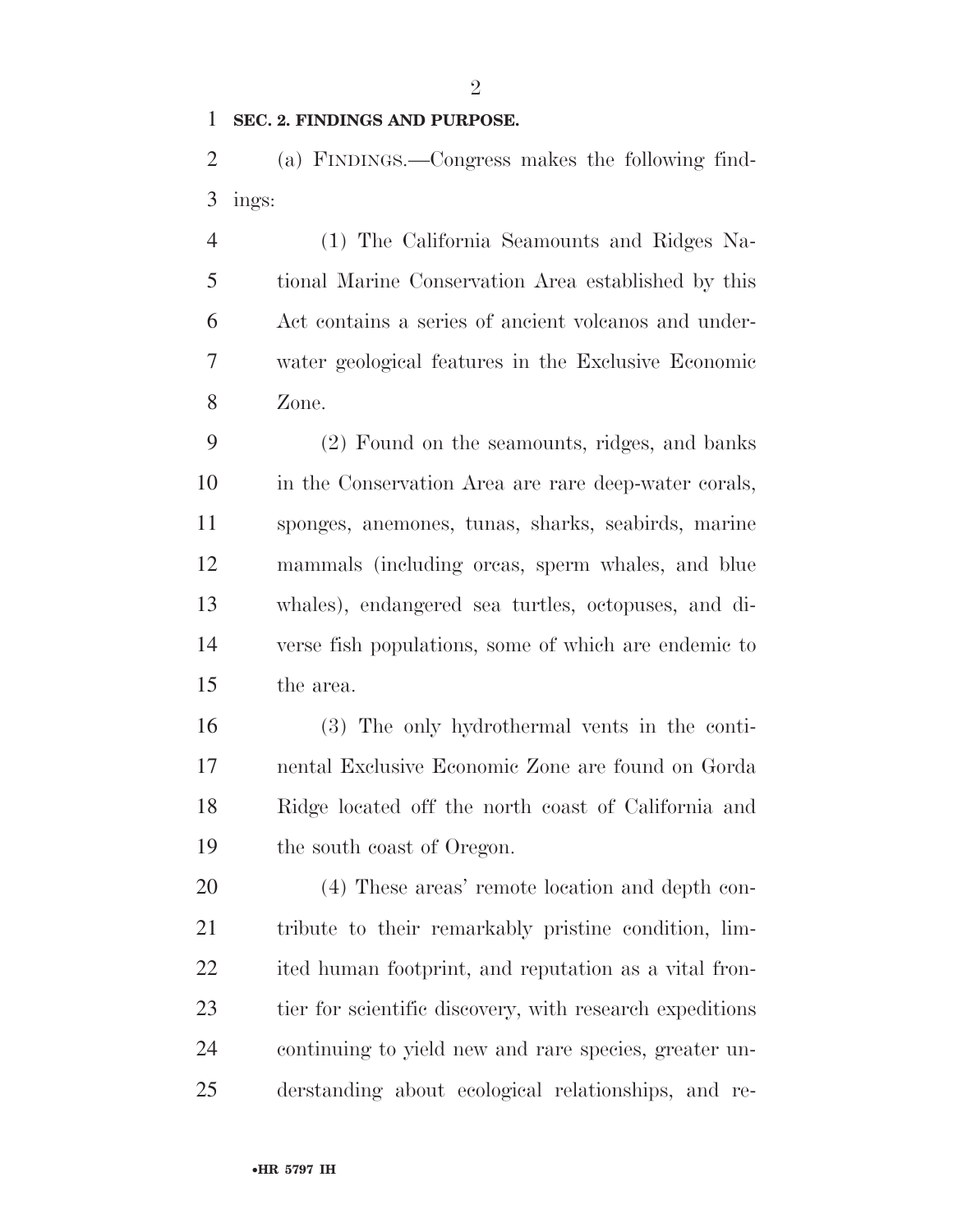newed appreciation of the uniqueness of deep-sea ecosystems.

 (5) Despite currently limited direct pressure from extractive use, the Conservation Area is under- going rapid change due to warming waters, ocean acidification, and ecological stress from pollution and other sources the management of which transcends the jurisdiction of any single government agency or department.

 (6) According to many scientists, comprehensive marine habitat protection is one of the most impor- tant actions for building resilience in ocean environ- ments to current and emerging challenges presented by anthropogenic and other stressors impacting ma-rine ecosystems.

 (b) PURPOSE.—The purpose of this Act is to protect, conserve, and enhance for the benefit and enjoyment of present and future generations the nationally significant historical, natural, cultural, scientific, and educational val- ues of the California Seamounts and Ridges National Ma-rine Conservation Area.

#### **SEC. 3. DEFINITIONS.**

In this Act:

 (1) EXCLUSIVE ECONOMIC ZONE.—The term ''Exclusive Economic Zone'' means the Exclusive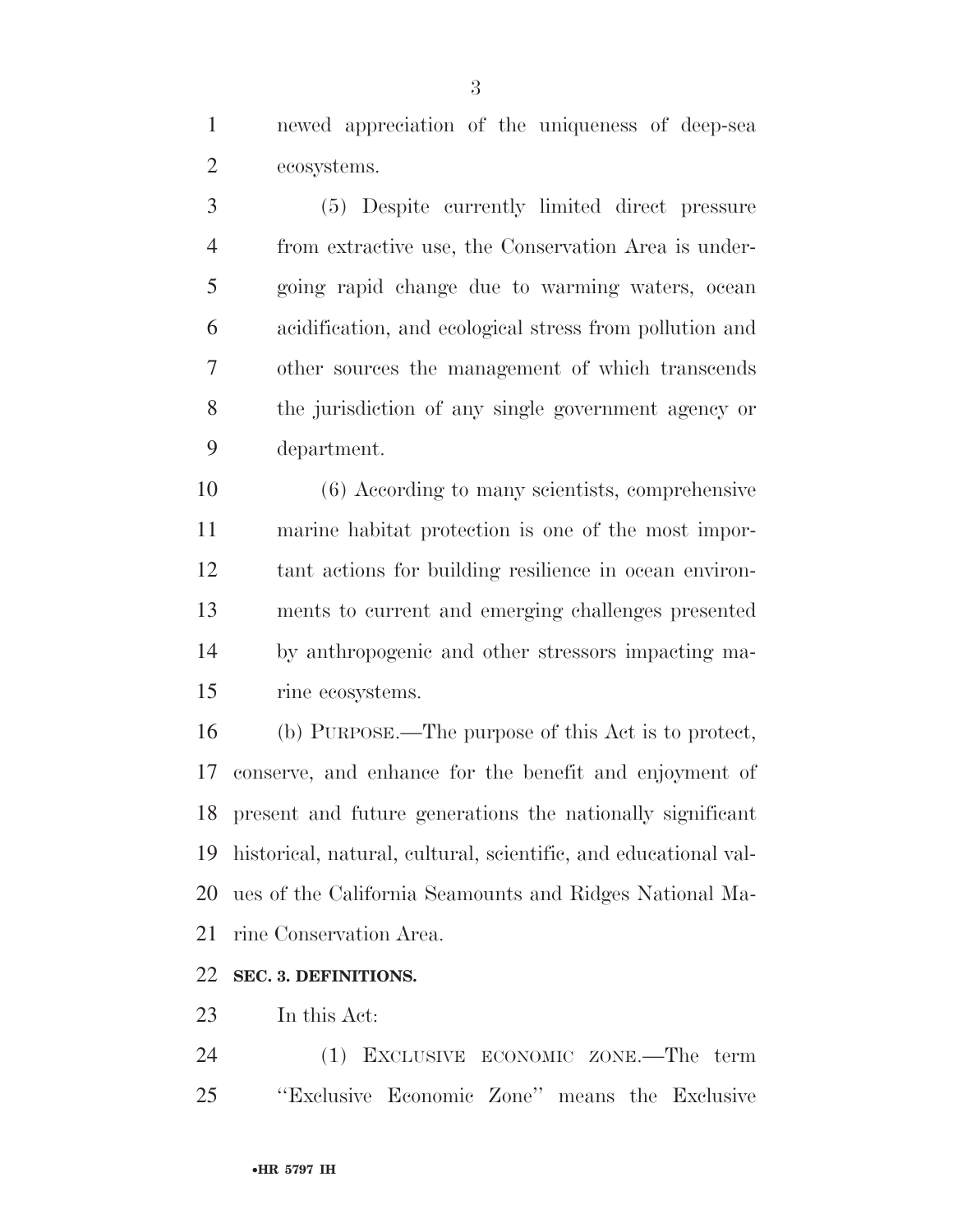Economic Zone of the United States established by Presidential Proclamation No. 5030 of March 10, 1983.

 (2) CONSERVATION AREA.—The term ''Con- servation Area'' means the California Seamounts and Ridges National Marine Conservation Area es-7 tablished by section  $4(a)$ .

 (3) OUTER CONTINENTAL SHELF.—The term ''Outer Continental Shelf'' has the meaning given the term ''outer Continental Shelf'' in section 2 of the Outer Continental Shelf Lands Act (43 U.S.C. 1331).

**SEC. 4. DESIGNATION.** 

 (a) ESTABLISHMENT.—There is established the Cali- fornia Seamounts and Ridges National Marine Conserva- tion Area, consisting of the waters of the Exclusive Eco- nomic Zone and the Outer Continental Shelf contained in the area described in subsection (b).

 (b) AREA DESCRIBED.—The area referred to in sub-section (a)—

 (1) is the area generally depicted as the Con-22 servation Area on the map entitled "" and was and ly described by Secretary of the dated \_\_\_\_\_, as is more particularly described by<br>24 the Secretary of Commerce and the Secretary of the<br>25 Interior under subsection (c); and<br>35 The strain of the subsection (c); and<br>3797 IH the Secretary of Commerce and the Secretary of the Interior under subsection (c); and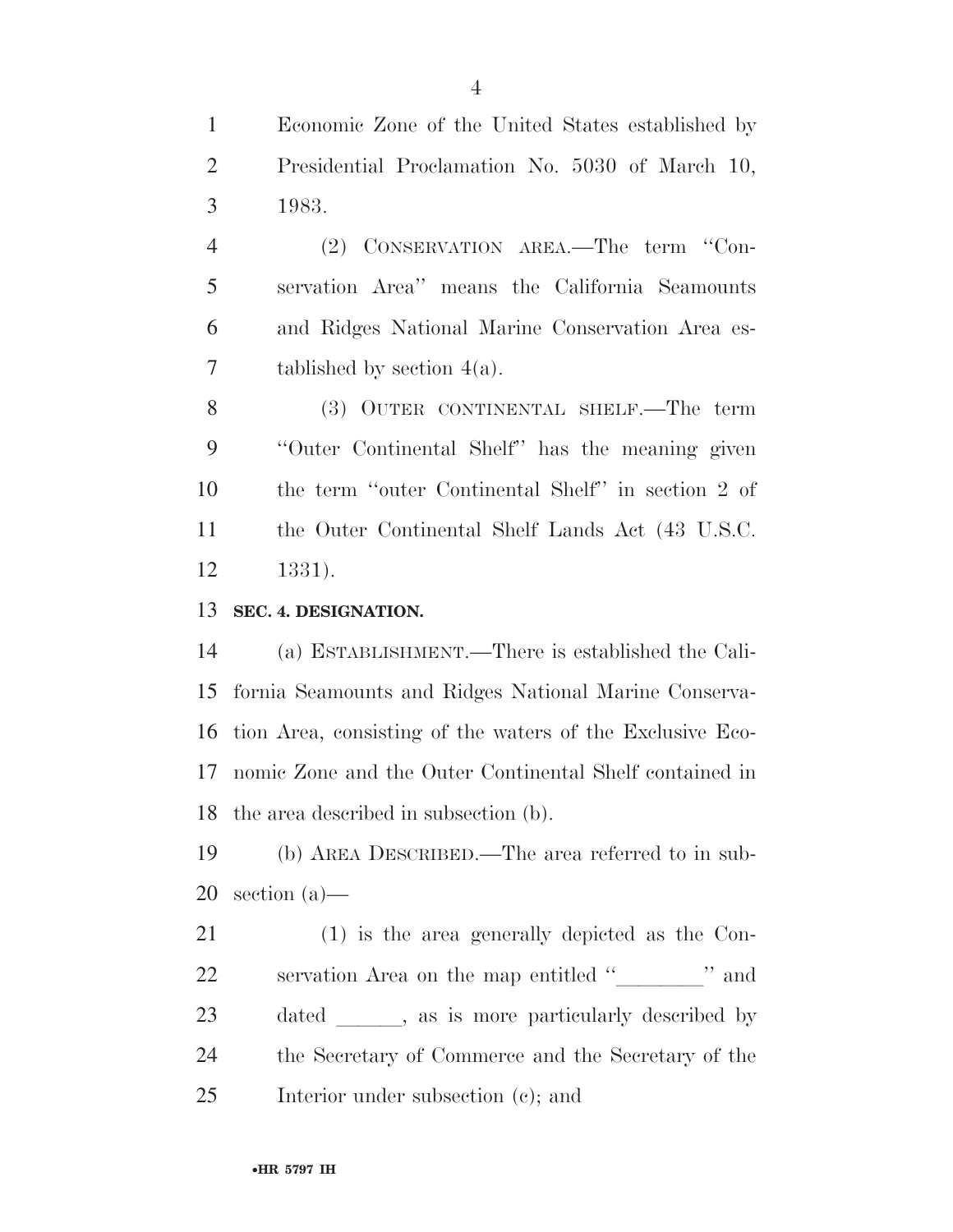| $\mathbf{1}$   | $(2)$ includes—                                       |
|----------------|-------------------------------------------------------|
| $\overline{2}$ | (A) Gorda Ridge;                                      |
| 3              | (B) the portion of Mendocino Ridge in the             |
| $\overline{4}$ | Conservation Area west of longitude $125^{\circ}$ 40' |
| 5              | $4.8''$ W; and                                        |
| 6              | (C) Guide, Pioneer, Taney, Gumdrop,                   |
| $\overline{7}$ | Rodriguez, San Juan, and<br>Northeast                 |
| 8              | seamounts.                                            |
| 9              | (c) DETAIL BOUNDARY DESCRIPTION AND MAP.—             |
| 10             | $(1)$ In GENERAL.—As soon as practicable after        |
| 11             | the date of enactment of this Act, the Secretary of   |
| 12             | Commerce and the Secretary of the Interior shall      |
| 13             | jointly develop a detailed boundary description and   |
| 14             | map of the Conservation Area.                         |
| 15             | (2) FORCE AND EFFECT.—The map and bound-              |
| 16             | ary description developed under paragraph (1) shall   |
| 17             | have the same force and effect as if included in this |
| 18             | Act, except that the Secretaries may correct any      |
| 19             | minor errors in the map and boundary descriptions.    |
| 20             | (3) PUBLIC AVAILABILITY.—The<br>map<br>and            |
| 21             | boundary description developed under paragraph (1)    |
| 22             | shall be on file and available for public inspection  |
| 23             | within the management plan required under section     |
| 24             | 5 of this Act.                                        |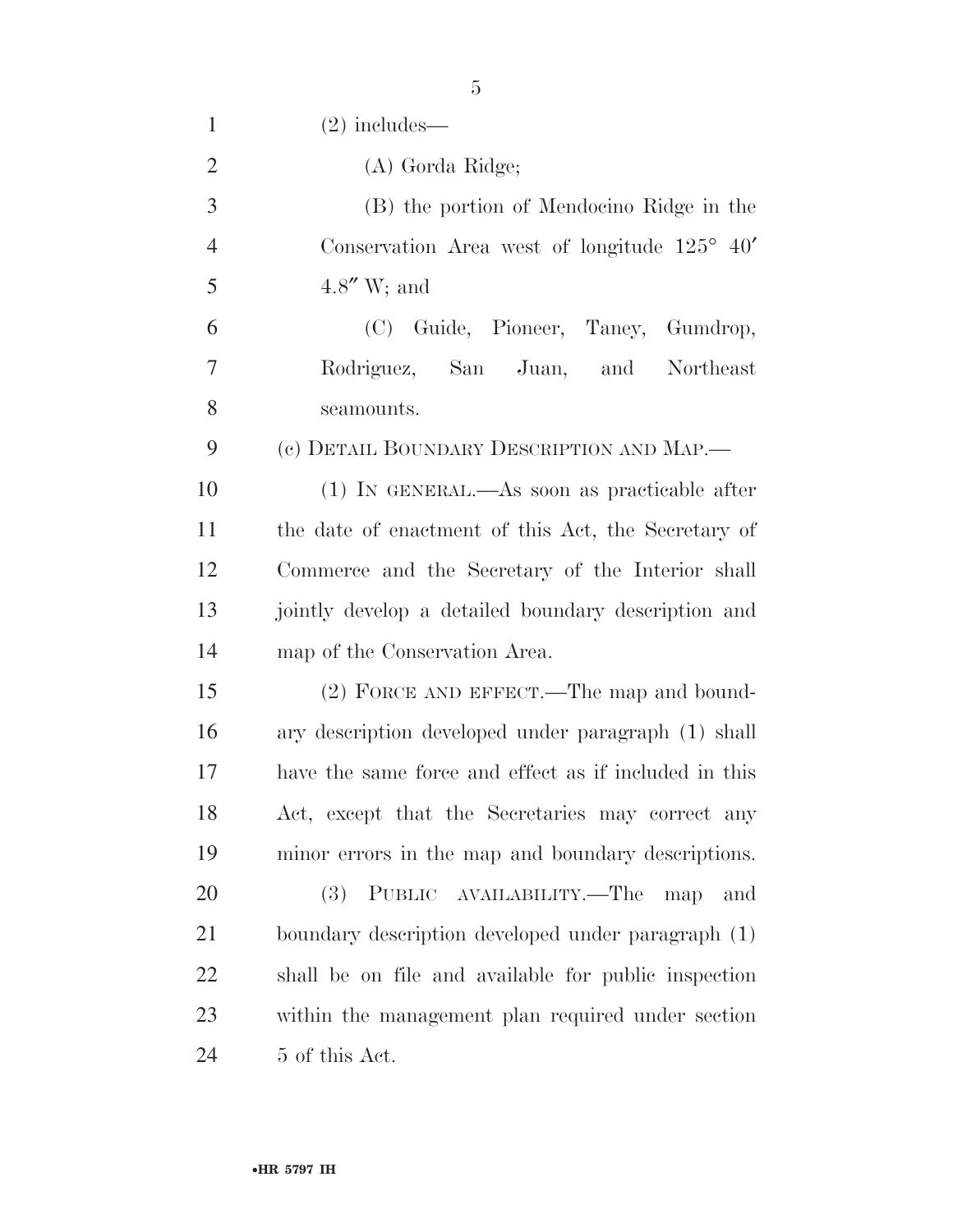#### **SEC. 5. ADMINISTRATION.**

 (a) IN GENERAL.—The Secretary of Commerce and the Secretary of the Interior shall have joint responsibility for management of the California Seamounts and Ridges National Marine Conservation Area.

(b) CONSULTATION AND MANAGEMENT.—

 (1) IN GENERAL.—The Secretaries may not im- plement the establishment of the Conservation Area without—

 (A) direct and thorough consultation with 11 the Pacific Fishery Management Council, stake- holders from commercial and recreational fish- ing sectors, and other key fishery groups, in- cluding working with such persons and affected Indian tribes to develop and implement a plan for the comprehensive and long-term protection and management of the Conservation Area; and

 (B) prior, timely, and ongoing notice and consultation between the Secretaries and af- fected Indian tribes, including working with 21 such Indian tribes to—

 (i) develop and implement mutually agreed-upon plans for the comprehensive and long-term protection and management of the Conservation Area; and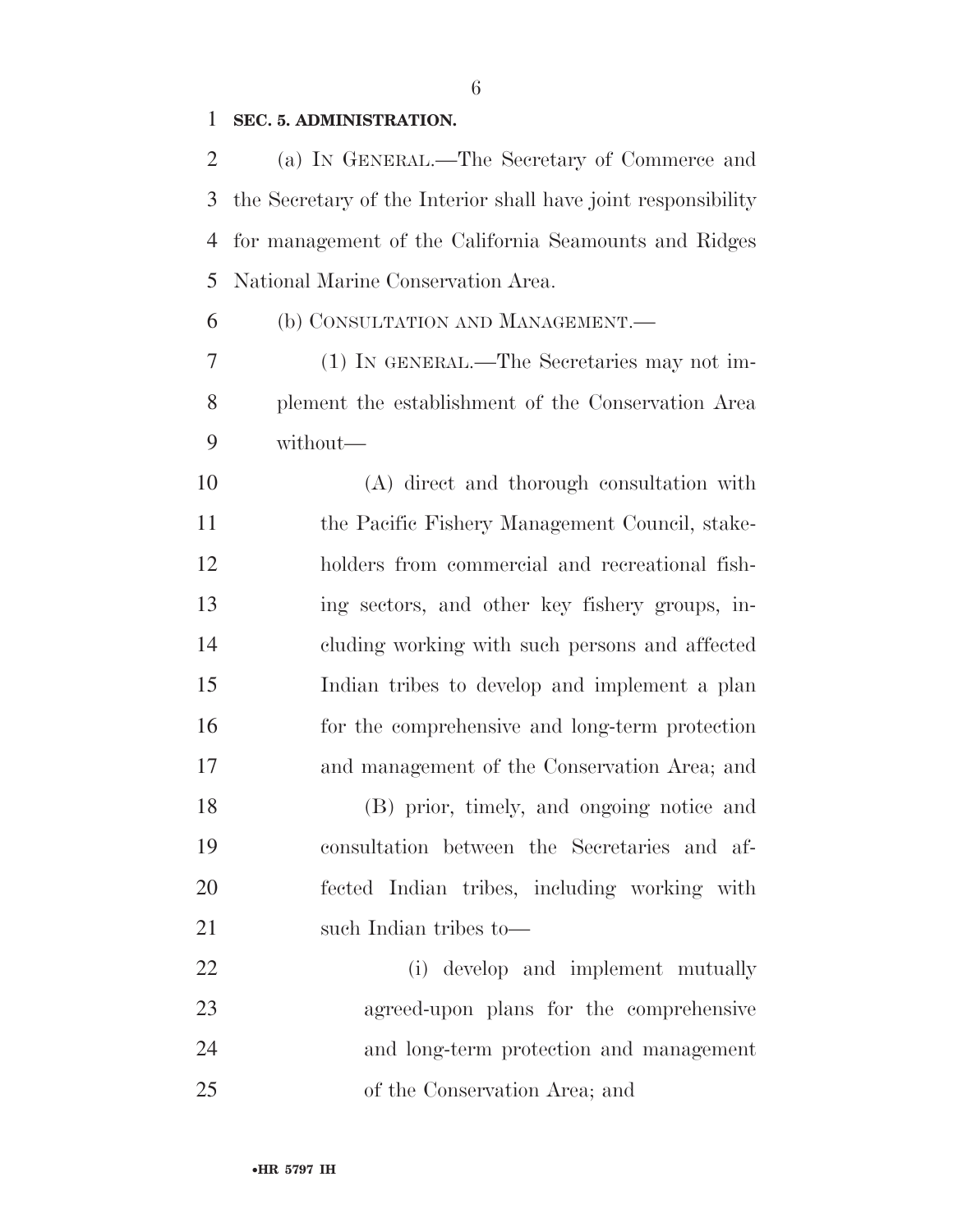| $\mathbf{1}$   | (ii) ensure that management of the                     |
|----------------|--------------------------------------------------------|
| $\overline{2}$ | Conservation Area does not in any way im-              |
| 3              | pact traditional uses of the waters of the             |
| $\overline{4}$ | Conservation Area by members of such                   |
| $\mathfrak{S}$ | tribes.                                                |
| 6              | $(2)$ Prohibitions.—                                   |
| $\tau$         | (A) IN GENERAL.—The plan required                      |
| 8              | under paragraph $(1)(A)$ shall, subject to sub-        |
| 9              | paragraph $(B)$ and subsections $(c)$ and $(d)$ , pro- |
| 10             | hibit—                                                 |
| 11             | (i) exploring for, developing, or pro-                 |
| 12             | ducing oil, gas, or minerals;                          |
| 13             | (ii) using or attempting to use poi-                   |
| 14             | sons, electrical charges, or explosives in the         |
| 15             | collection or harvest of any living or non-            |
| 16             | living marine resource;                                |
| 17             | (iii) intentionally introducing or other-              |
| 18             | wise releasing an introduced species from              |
| 19             | within or into the Conservation Area;                  |
| 20             | (iv) anchoring on or having a vessel                   |
| 21             | anchored on any living or dead coral in the            |
| 22             | Conservation Area;                                     |
| 23             | (v) drilling into, dredging, or other-                 |
| 24             | wise altering the Outer Continental Shelf              |
| 25             | in the Conservation Area; and                          |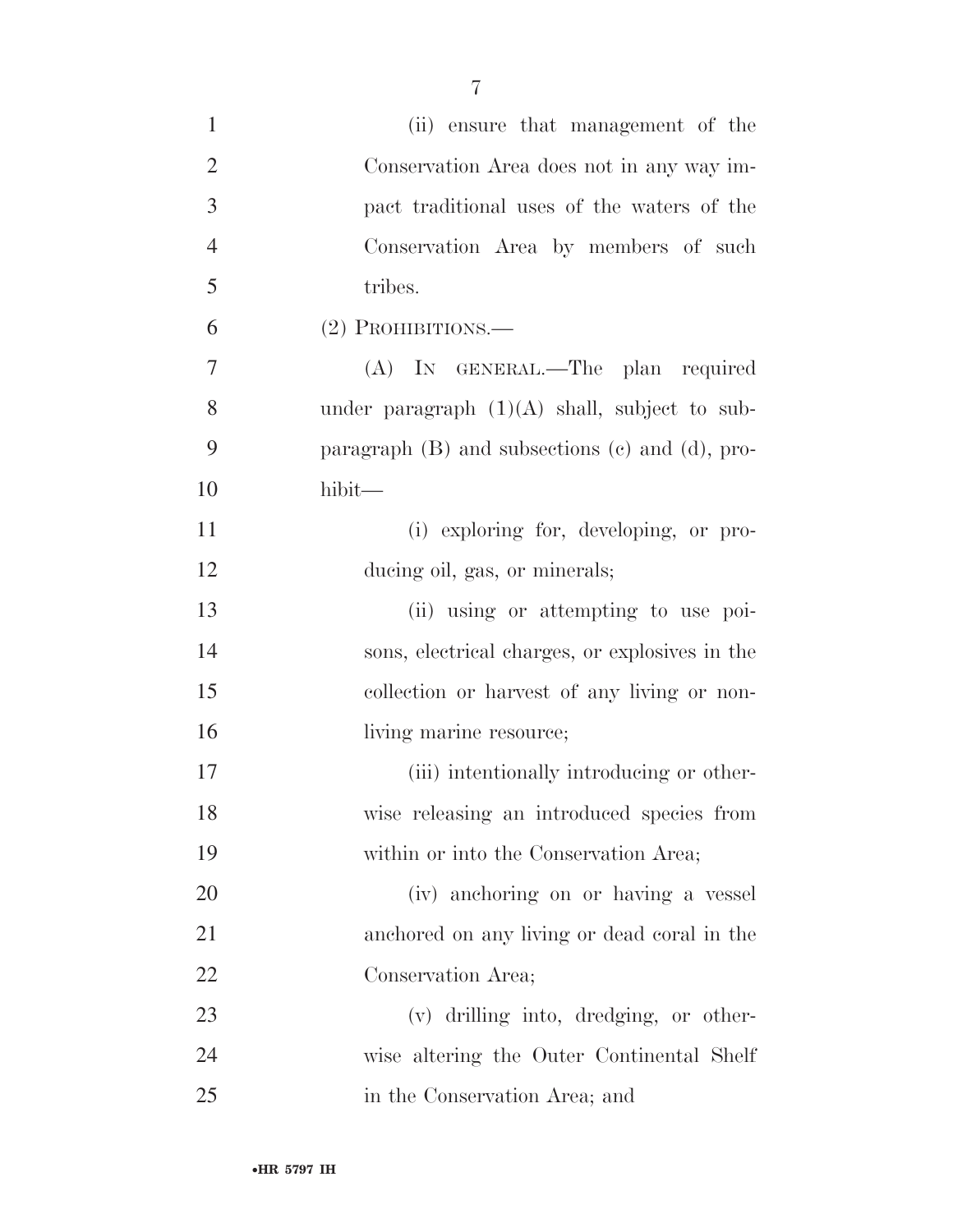(vi) other activities determined by the Secretary, as appropriate for the long-term protection and management of the Con- servation Area. (B) EXCEPTIONS.—The prohibitions set forth in subparagraph (A) shall not apply to— (i) activities and exercises of the Armed Forces (including those carried out by the Coast Guard) that are consistent 10 with applicable laws; (ii) actions necessary to respond to emergencies threatening life, property, or the environment, and activities necessary for national security or law enforcement purposes; (iii) scientific exploration or research activities, subject to such terms and condi- tions as the Secretaries consider necessary for the care and management of the living and nonliving marine resources of the Con- servation Area; (iv) the troll Albacore fishery; and (v) recreational fishing and charter fishing, as those terms are defined in sec-tion 2 of the Magnuson-Stevens Fishery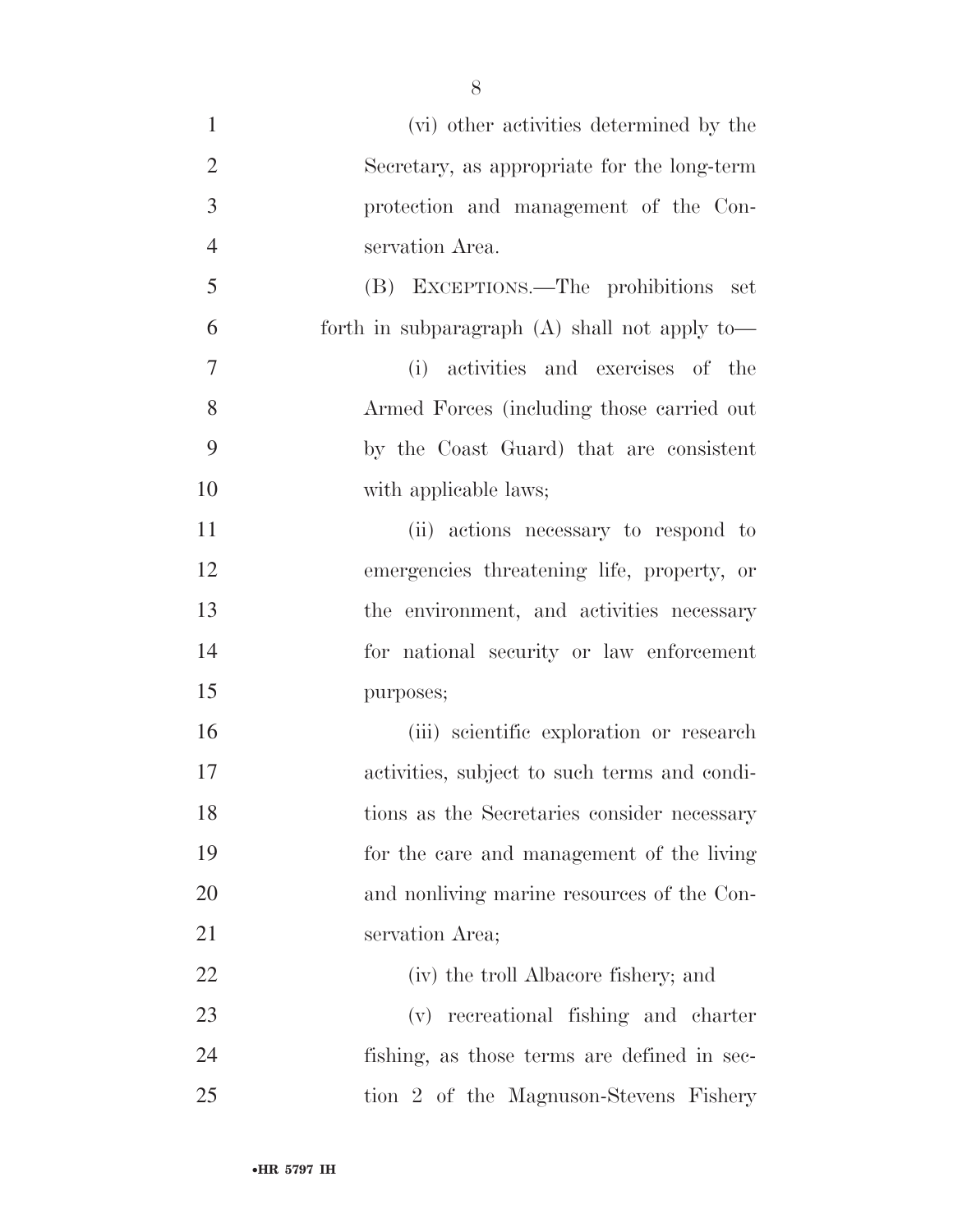| $\mathbf{1}$   | Conservation and Management Act (16)                    |
|----------------|---------------------------------------------------------|
| $\overline{2}$ | U.S.C. 1802).                                           |
| 3              | (c) EMERGENCIES, NATIONAL SECURITY, AND LAW             |
| $\overline{4}$ | ENFORCEMENT ACTIVITIES.                                 |
| 5              | (1) IN GENERAL.—The prohibitions required by            |
| 6              | subsection (b) shall not apply to activities necessary  |
| 7              | to respond to emergencies threatening life, property,   |
| 8              | or the environment, or to activities necessary for na-  |
| 9              | tional security or law enforcement purposes.            |
| 10             | (2) EMERGENCY RESPONSE.—Nothing in this                 |
| 11             | Act limits the authority of government agencies to      |
| 12             | take actions to respond to emergencies that pose an     |
| 13             | unacceptable threat to human health or safety or to     |
| 14             | the marine environment and for which there is no        |
| 15             | other feasible solution.                                |
| 16             | (d) ARMED FORCES ACTIONS.—                              |
| 17             | (1) IN GENERAL.—The prohibitions required by            |
| 18             | subsection (b) shall not apply to activities and exer-  |
| 19             | cises of the Armed Forces, including those carried      |
| 20             | out by the Coast Guard.                                 |
| 21             | (2) COMPLIANCE WITH THIS ACT.—The Armed                 |
| 22             | Forces shall ensure, by the adoption of appropriate     |
| 23             | measures not impairing their operations or oper-        |
| 24             | ational capabilities, that its vessels and aircraft op- |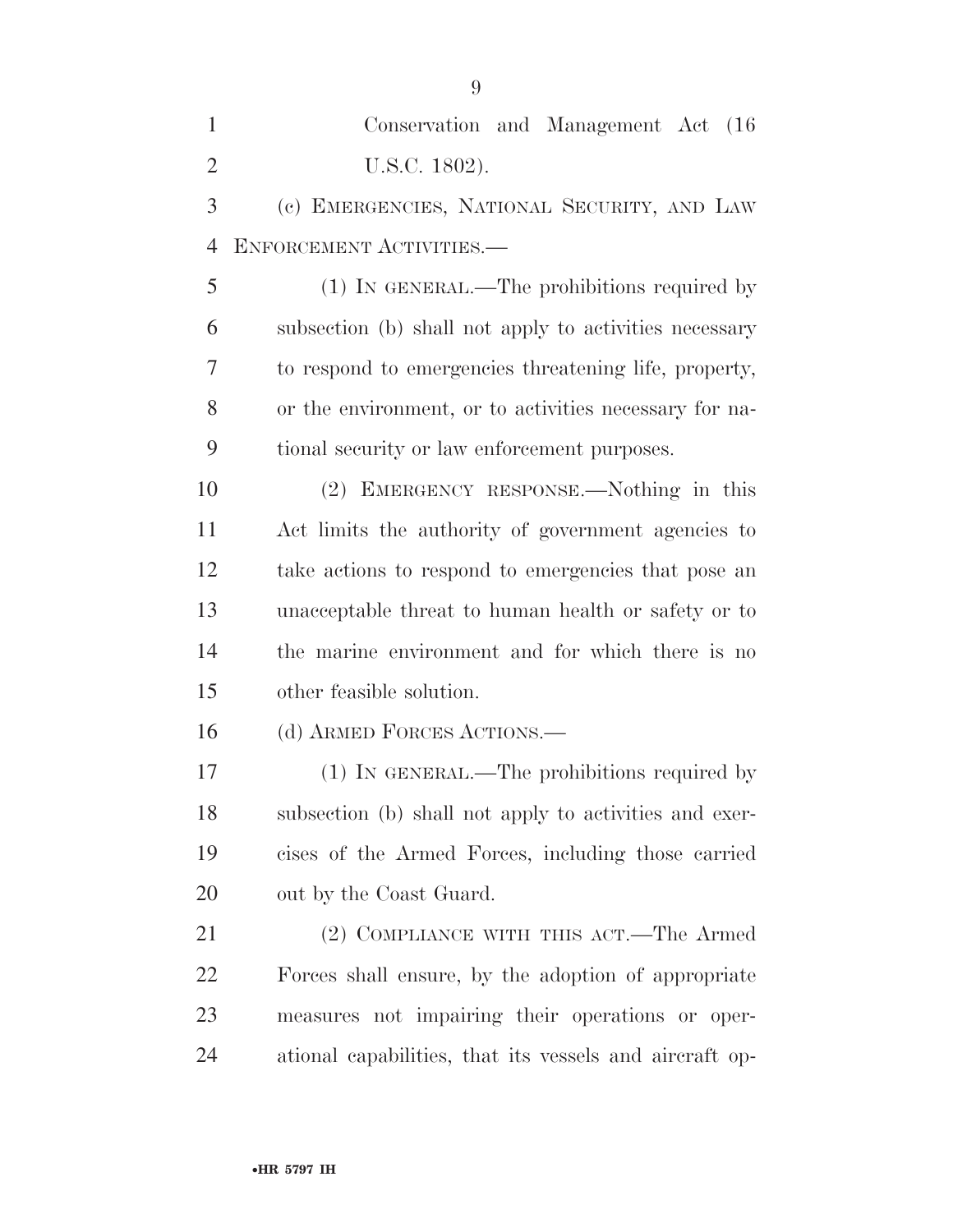erate in a manner consistent, so far as is reasonable and practicable, with this Act.

 (3) DESTRUCTION OF, LOSS OF, OR INJURY TO LIVING MARINE RESOURCES.—In the event of threat- ened or actual destruction of, loss of, or injury to a living marine resource of the Conservation Area re- sulting from an incident caused by a component of the Department of Defense or the Coast Guard, in- cluding as a result of a spill of oil or other haz- ardous material or vessel grounding, the responsible component shall promptly coordinate with the Sec- retary of the Interior or Commerce, as appropriate, for the purpose of taking appropriate actions to re- spond to and mitigate any actual harm and, if pos- sible, restore or replace the affected Conservation Area resources.

 (4) MILITARY PROPERTY NOT AFFECTED.— Nothing in this Act or any regulation implementing it limits or otherwise affects the Armed Forces dis- cretion to use, maintain, improve, manage, or con-21 trol any property under the administrative control of a military department or otherwise limit the avail- ability of such property for military mission pur-poses.